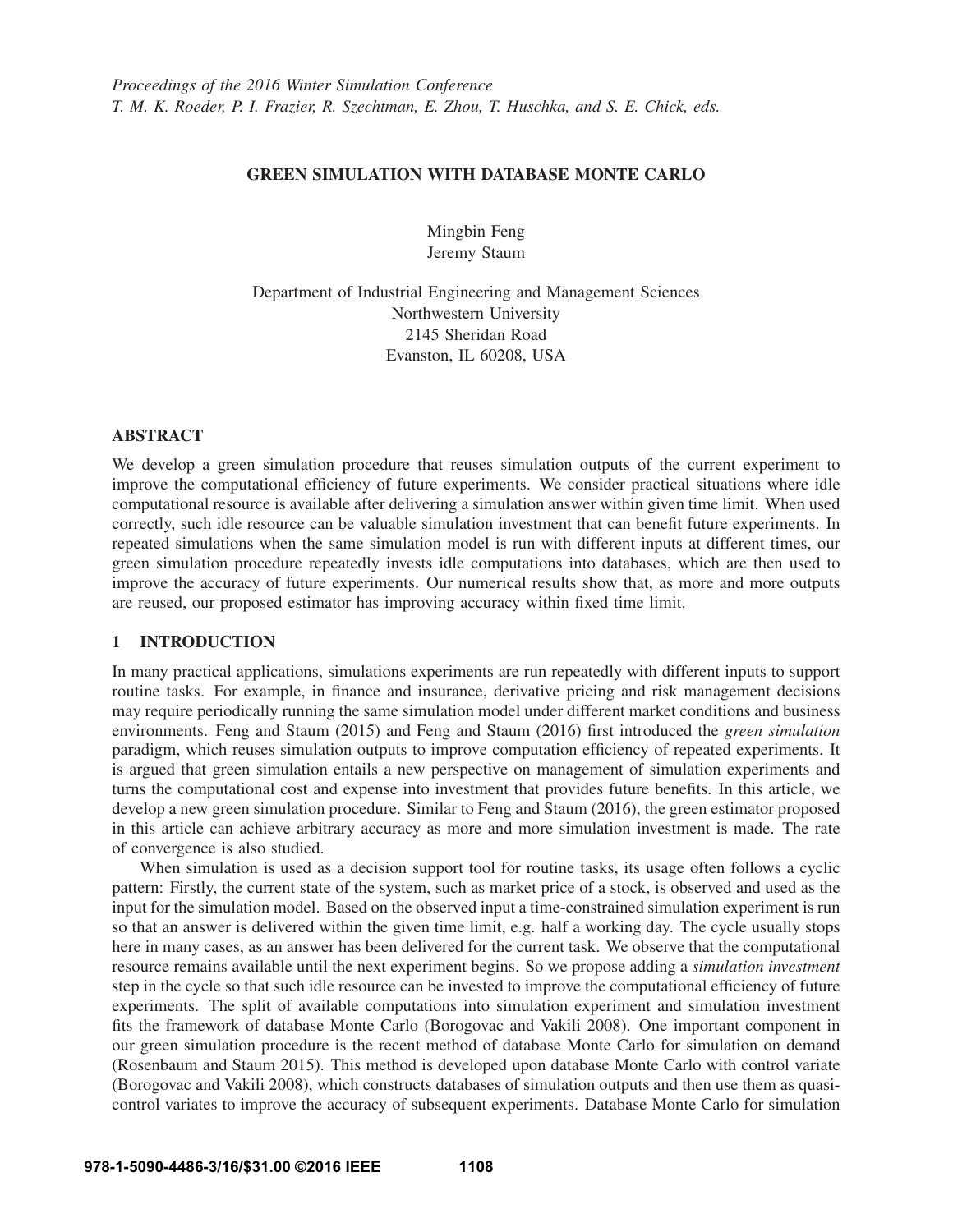on demand views the database construction as an one-time computational investment that benefits all future estimation tasks. After the database construction, all subsequent simulation experiments can deliver answers quickly, where the accuracy of the answers is limited by the quality of the given databases. As oppose to one-time database construction in Borogovac and Vakili (2008) and Rosenbaum and Staum (2015), our procedure repeatedly make simulation investments into databases to improve the quality of the databases over time. Consequently, in addition to the quick delivery of simulation answers, the accuracy of our proposed estimator improves over time.

The efficiency of our green simulation procedure depends on how well we can allocate the idle resources. A simulation resource allocation problem is considered to maximize the variance reduction of our green estimator. This allocation problem is similar to those studied in security pricing by simulating stochastic differential equations, such as Duffie and Glynn (1995) and Boyle, Broadie, and Glasserman (1997), among others. The solution of this allocation problem leads to a dynamic allocation policy of the idle computational resources in repeated experiments. The optimal objective value also suggests a possible rate of convergence of our green estimator. Results in our numerical example show that our green estimator has improving accuracy over time within a fixed time limit in each experiment.

## 2 MATHEMATICAL FRAMEWORK

This section specifies a mathematical framework for developing a green simulation procedure in the remainder of this article. We first describe simulation output as a function of inputs using the concept of random fields then present a setting of repeated experiments where the same simulation model is run repeatedly with changing inputs.

Let  $\mathscr{X} \subseteq \mathbb{R}^s$  be the set of all possible inputs, or the *input space*, for a simulation model of interest. Given an input  $x \in \mathcal{X}$ , or a *point* in the input space, a simulation experiment is run and the simulation output is regarded as a random variable: denote it  $F(x)$ . In this article we consider the simulation output F as a random field (Staum 2009). Specifically, the simulation output is a measurable function  $F : \mathcal{X} \times \Omega \mapsto \mathbb{R}$ , where  $\Omega$  is a probability space with probability measure  $\mathbb P$  on it. The mean function  $\mu : \mathscr X \mapsto \mathbb R$ , which is also known as the response surface, is defined by

$$
\mu(x) = \mathbb{E}[F(x)] = \int_{\Omega} F(x, \omega) d\mathbb{P}(\omega), \quad \forall x \in \mathcal{X}.
$$
 (1)

The covariance function  $\sigma : \mathcal{X} \times \mathcal{X} \mapsto \mathbb{R}$  and the correlation function  $\rho : \mathcal{X} \times \mathcal{X} \mapsto [-1,1]$  of the random field are given by

$$
\sigma(x, x') := \int_{\Omega} F(x, \omega) F(x', \omega) d\mathbb{P} - \mu(x) \mu(x')
$$
 (2)

and

$$
\rho(x, x') := \frac{\sigma(x, x')}{\sqrt{\sigma_x^2 \sigma_{x'}^2}}, \quad \text{where} \quad \sigma_x^2 = \sigma(x, x). \tag{3}
$$

As is standard in analyzing Monte Carlo simulations, we assume that  $\sigma_x^2 < \infty$  for all  $x \in \mathcal{X}$  so that all simulation outputs have finite variance.

Given a point  $x \in \mathcal{X}$ , the goal is to estimate  $\mu(x)$  by a simulation experiment. In some cases, such as rare event simulations, one may estimate  $\mu(x)$  by running the simulation model at a different point *x* . To avoid ambiguity, we refer to the point at which μ is estimated, say *x*, as the *prediction point* and the point at which the simulation model is run as the *design point*, whether or not these points coincide. As discussed later, in repeated experiments, the same simulation model may be run at different times, each with different design points and prediction points. A useful feature of the random field description is the probabilistic dependence between the simulation outputs  $F(x)$  and  $F(x')$  when the simulation is run at different points  $x, x' \in \mathcal{X}$ . Such dependence represents the effect of common random numbers in simulating the same model at different points. Control variates is a popular variance reduction technique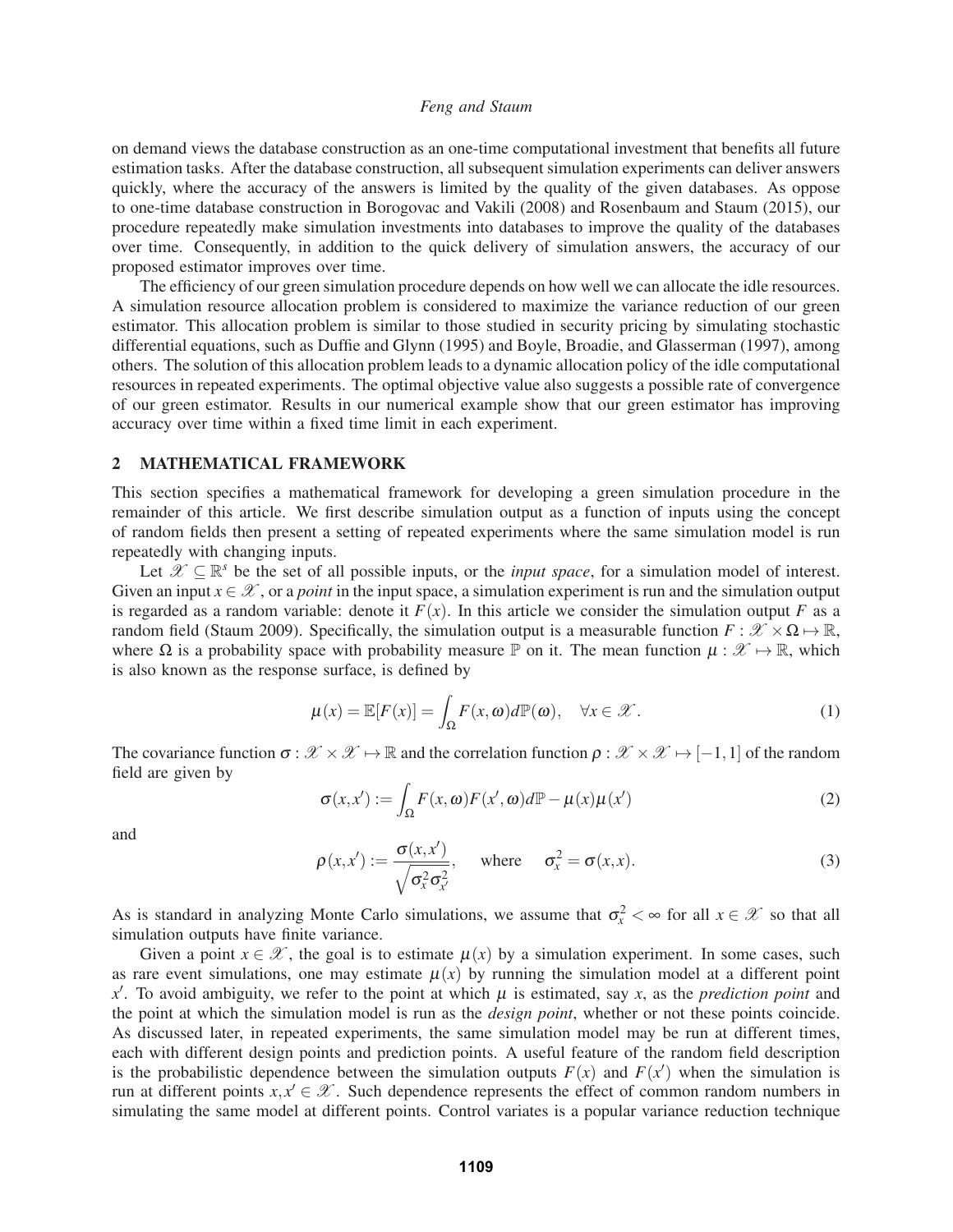that improves simulation efficiency by leveraging dependency between random variables. Database Monte Carlo (Borogovac and Vakili 2008) extends control variates to more general settings when the control variate's mean is replaced by its estimate. Database Monte Carlo for Simulation on Demand (Rosenbaum and Staum 2015) articulates the order of implementation of Database Monte Carlo so that an accurate answer can be delivered quickly. We provide a brief review of these methods in Section 3.

We now present a setting of repeated experiment where the same simulation model is run with different prediction points at different times. Suppose that one experiment is run at time  $n, n = 1, 2, \dots$ ; the goal of this *n*th experiment is to estimate  $\mu(X_n)$ , where  $X_n$  be the *n*th prediction point. We treat  $\{X_n : n = 1, 2, \dots\}$ as a discrete time stochastic process taking values in the input space  $\mathscr X$ . We assume that  $X_n$  is observable at time *n*, but was not observable earlier. Moreover, the prediction points can only be observed but the user of the simulation model cannot control their dynamics.

We now introduce terminologies and notations for databases in repeated experiment setting. As alluded before, in the *n*th experiment the simulation model may be run at a design point that is different from the *n*th prediction point. In particular we may run simulation at a design point  $\tilde{x}$  and store the outputs in one experiment then reuse these outputs to improve efficiency of future experiments. The storage of such outputs is called the *database* and the point  $\tilde{x}$  is called the *database point*; for convenience we refer to a database by its database point. Let  $\{\tilde{X}_k : k = 1, 2, \dots\}$  be a database sequence taking values in the input space  $\mathscr{X}$ . This sequence may be deterministic (e.g., low discrepancy sequence) or stochastic (e.g., a discrete time stochastic process). In later discussions it is desirable to run simulation at the same database at different times so we shall describe how the database sequence is visited. Let  $s(k): \mathbb{N} \to \mathbb{N}$  be a *visit schedule* such that  $\tilde{X}_{s(n)}$  is the database point at which the *n*th experiment is run. The visit schedule may be a deterministic function of time  $k \in \mathbb{N}$  (e.g.,  $s(k) = \lfloor \sqrt{k} \rfloor$ ) or be chosen at each time *n* according to some policy as in Section 3.2. For simplicity we assume that  $s(1) = 1$  thus the first experiment is run at the first database in the sequence and that  $s(n) \leq \max\{s(k): k < n\} + 1$  so the visit schedule does not "skip" any database in the sequence  $\tilde{X}_n$ ; it can "revisit" any database that has been visited before. The database sequence  $\{\tilde{X}_k : k = 1, 2, \dots\}$  and the design schedule  $s(k)$  are both modeling choices by the user. Consequently, in contrast to prediction points, user can choose the database point  $\tilde{X}_{s(n)}$  for the *n*th experiment. For example if one choose  $\tilde{X}_n = X_n$  and  $s(n) = 1$  for  $n = 1, 2, \cdots$  then all experiments are run at the first prediction point *X*<sub>1</sub>. One contribution of this article is providing insights to choosing good database sequence  $\{\tilde{X}_k\}$  and visit schedule  $s(k)$  that improves computation efficiency for repeated experiments.

### 3 GREEN SIMULATION FOR DATABASE MONTE CARLO

In this section we develop a green simulation procedure that reuses simulation outputs to improve computational efficiency in repeated experiments. In each experiment, the proposed procedure not only delivers accurate answers quickly but also invest simulation efforts to improve the efficiency of future experiments. As more simulation investments are made, the answer delivered can be arbitrarily accurate.

We first review Database Monte Carlo for Simulation on Demand and related methods. Given a prediction point  $x \in \mathcal{X}$ , the *Standard Monte Carlo* (SMC) estimator for  $\mu(x)$  is given by

$$
\hat{\mu}_r^{SMC}(x) = \frac{1}{r} \sum_{j=1}^r F^{(j)}(x)
$$
\n(4)

where the outputs  $F^{(1)}(x), \dots, F^{(r)}(x)$  are *r* independent replications of the simulation model run at point *x*. The SMC estimator is often used in practice for its simplicity and theoretical justifications such as the Law of Large Numbers and the Central Limit Theorem. The SMC estimator has variance  $\sigma_x^2/r$  but may be reduced by various variance reduction techniques that take advantages of certain properties of the simulation model. For example, control variate (CV) is a variance reduction technique that takes advantages of correlation between random variables. For simplicity of exposition we consider only single CV. Suppose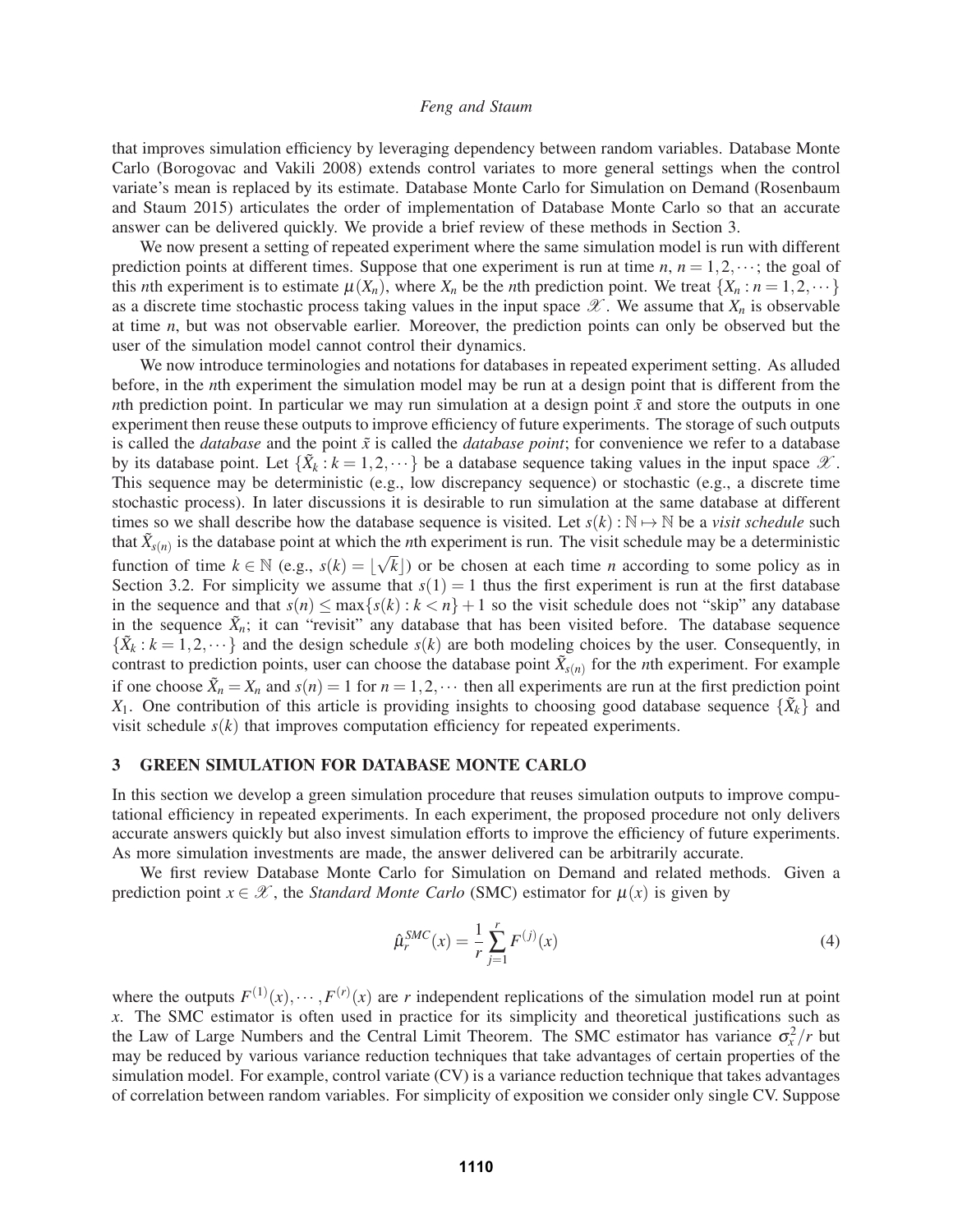the  $F(x')$  is chosen as a CV for  $F(x)$ , a *classical CV* estimator of  $\mu(x)$  has the form

$$
\hat{\mu}_r^{CV}(x; x') = \hat{\mu}_r^{SMC}(x) - \beta \left[ \hat{\mu}_r^{SMC}(x') - \mu(x') \right]
$$
\n(5)

where:

- The simulation is run for *r* independent replications: those in  $\hat{\mu}_r^{SMC}(x)$  are dependent with those  $\hat{\mu}_r^{SMC}(x')$  since they are simulated using common random numbers.
- The CV coefficient  $\beta$  is usually chosen to minimize the variance of  $\hat{\mu}_r^{CV}(x; x')$ . The optimal coefficient is  $\beta^* = \text{Cov}[F(x), F(x')]$  /  $\text{Var}[F(x')]$ , provided that the required population quantities are available. The resulting estimator has zero bias and minimized variance  $(1 - (\rho(x, x'))^2)\sigma_x^2/r$ , i.e., variance reduction of  $1/(1-(\rho(x,x'))^2)$ .

The classical CV (5) assumes that the CV expectation  $\mu(x')$  is known, which may not be true in all applications. When  $\mu(x')$  is not known, studies show that  $F(x')$  can still be used as a quasi-CV (Emsermann and Simon 2002) or CV with estimated mean (Pasupathy, Schmeiser, Taaffe, and Wang 2012) by replacing  $\mu(x')$  with its estimate. Database Monte Carlo with control variate (DBCV) is one such method that replaces  $\mu(x')$ with  $\hat{\mu}_R^{SMC}(x')$  for some large *R*. Mathematically, a DBCV estimator of  $\mu(x)$  has the form

$$
\hat{\mu}_{r,R}^{DBCV}(x;x') = \hat{\mu}_r^{SMC}(x) - \beta \left[ \hat{\mu}_r^{SMC}(x') - \hat{\mu}_R^{SMC}(x') \right]. \tag{6}
$$

We see that *R* independent replications of  $F(x')$  is required for estimating  $\hat{\mu}_R^{SMC}(x')$  in (6). These *R* replications constitute a database at *x*<sup> $\prime$ </sup>. DBCV is effective when  $R \gg r$ , which is assumed in subsequent discussions. In practice the database stores the SMC estimate  $\hat{\mu}_R^{SMC}(x')$  instead of the individual replications, nevertheless we say that the database has size *R*. Due to the use of quasi-CV, the variance-minimizing coefficient  $\beta$  and the resulting minimum variance are different from those of classical CV. Readers are encouraged to find details in Emsermann and Simon (2002), Borogovac and Vakili (2008), and Pasupathy, Schmeiser, Taaffe, and Wang (2012), among others. In this article we consider an approximate variance of  $\hat{\mu}_r^{DBCV}(x; x')$  for simplicity in later analysis. Let  $\beta = \beta(x; x')$  be the optimal CV coefficient when  $F(x')$ is used as a classical CV for  $F(x)$ , then

$$
\mathbb{V}\text{ar}[\hat{\mu}_{r,R}^{DBCV}(x;x')] = \mathbb{V}\text{ar}[\hat{\mu}_r^{CV}(x;x')] + \beta^2 \mathbb{V}\text{ar}[\hat{\mu}_R^{SMC}(x')] \tag{7a}
$$

$$
=\frac{(1-(\rho(x,x'))^2)}{r}\sigma_x^2+\frac{\beta^2}{R}\sigma_{x'}^2\tag{7b}
$$

$$
\approx \left[\frac{1}{R} + \frac{\left(1 - (\rho(x, x'))^2\right)}{r}\right] \sigma_x^2 \tag{7c}
$$

where the approximation follows if  $F(x)$  and  $F(x')$  are similar so that  $\sigma_x^2 \approx \sigma_x^2$  and  $\beta \approx 1$ . Despite being an approximation,(7) showcase a main feature of the minimum variance of DBCV estimator (see Equation (6) in (Rosenbaum and Staum 2015)): it converges to zero as the database's size *R* grows to infinity and the magnitude of the correlation  $\rho(x, x')$  converges to 1.

At the first glance, the DBCV estimator (6) may be computationally expensive because it requires running  $R + 2r$  replications of the simulation model. Database Monte Carlo for Simulation on Demand (DBSD) is an attractive procedure that uses the DBCV estimator to deliver accurate answers quickly by separating the *construction* of the database from the *estimation* of expected simulation output. A basic version of DBSD can be summarized in the following two steps:

- 1. *Before* the prediction point *x* is observed, choose a *database point*  $x'$  and run  $r + R$  replications at *x* (construction of a database).
- 2. *After* the prediction point *x* is observed, run *r* replications at *x* and deliver  $\hat{\mu}^{DBMC}(x)$  in (6) as an estimate for  $\mu(x)$  (estimation of  $\mu(x)$ ).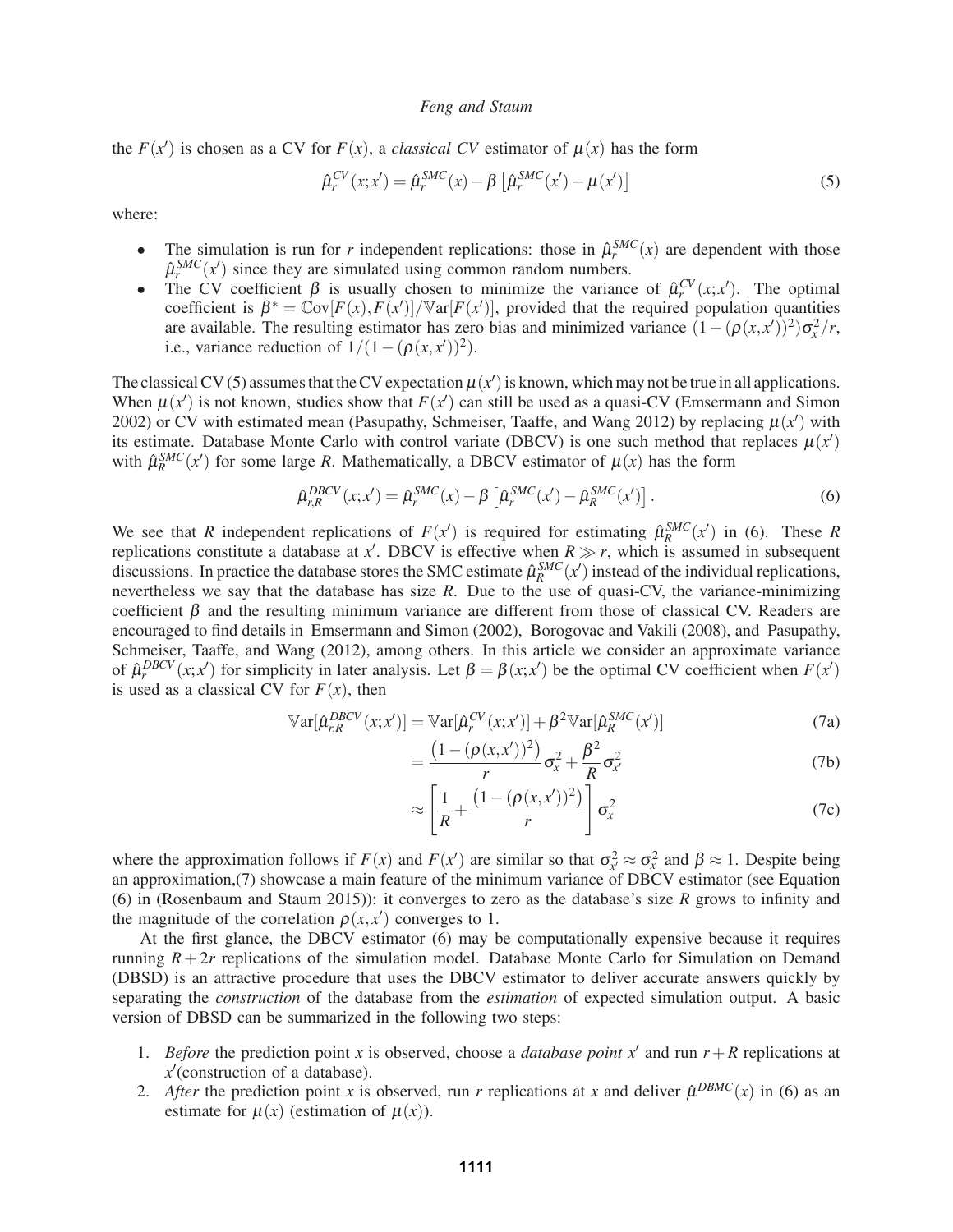In the above procedure, it takes only *r* replications between observing *x* and deliver an estimate of  $\mu(x)$ . Database construction is done prior to observing the prediction point and hence is not considered part of the estimation task. Moreover, database construction can potentially improve the efficiency of many future experiments and hence is one form of *simulation investment*. The computation patterns in the above DBSD procedure is applicable in many practical settings: usually there is a time limit (e.g., during working hours) between observing the input of a simulation and delivering an answer via simulation, but computational resources may be available after an answer is delivered (e.g., after working hours), when one can make simulation investments that can benefit future experiments.

## 3.1 Basic Green Database Monte Carlo with Control Variate

In the original proposal of DBSD, database construction is a one-time investment, i.e., the locations and sizes of databases remain unchanged once constructed. Consequently the DBCV estimator is conditionally biased given constructed databases and the variance reduction it provides is limited by the quality of the available databases. In the context of repeated experiment, we propose a green simulation procedure in which simulation investments are made repeatedly: new databases maybe constructed and existing databases may grow in size over time. At each time *n*, we suppose that the simulation model can run a total of  $r + R$ replications: an answer must be delivered after *r* replications while the remaining *R* more replications, the simulation investment, can be run before next experiment begins. For clarity, we consider two types of simulation investment: *augmentation*, which adds more replications to an existing database and *initiation*, which runs simulation at a new database point and constructs a new database. We propose the following *Green Database Monte Carlo* (GreenDB) procedure for the *n*th experiment:

- 1. Suppose at the beginning of time *n* there are  $k_n$  databases  $\{\tilde{X}_1, \dots, \tilde{X}_{k_n}\}$  with sizes  $R_1 + r, \dots, R_{k_n} + r$ ; all these databases have *r* replications that were run using common random numbers.
- 2. After prediction point  $X_n$  is revealed, choose one database, say  $\tilde{X}_{\tilde{k}_n}$ , as a quasi-CV.
- 3. Run  $r$  replications at  $X_n$  using the same common random numbers as those in the databases.
- 4. Deliver

$$
\hat{\mu}_r^{GreenDB} \left( X_n; \tilde{X}_{\tilde{k}_n} \right) = \hat{\mu}_{r, R_{k_n^*}}^{DBCV} \left( X_n; \tilde{X}_{\tilde{k}_n} \right) \tag{8}
$$

as an estimate of  $\mu(X_n)$ , where  $\beta_n$  is chosen to minimize the variance of  $\hat{\mu}_r^{GreenDB}(X_n; \tilde{X}_{\tilde{k}_n})$ . Estimation of  $\beta_n$  is discussed in Section 3.2.

5. After delivering the answer, run *R* replications at  $\tilde{X}_{s(n)}$  based on the database sequence  $\{\tilde{X}_n\}$  and visit schedule *s*(*n*). This maybe an augmentation to an existing database if  $s(n) \in \{1, \dots, k_n\}$  or initiation of a new database at  $\tilde{X}_{s(n)}$  otherwise.

Similar to DBSD, GreenDB delivers accurate answers quickly after a prediction point is revealed. In contrast to the one-time investment in DBSD, GreenDB makes simulation investment repeatedly in repeated experiments. As more investments are made, either existing databases grow in size or more databases are constructed, or both. As a result, GreenDB is superior than DBSD in repeated experiments.

### 3.2 Designing Practical Green Database Monte Carlo Procedures

Under some conditions, a well-designed GreenDB procedure can produce converging estimators similar to those in Feng and Staum (2015), which can achieve arbitrary accuracy as more and more simulation investment is made. We will supply more details to the above basic GreenDB procedure and consider designing an efficient procedure. In particular, we will specify: Construction of the initial database; Selection of quasi-CV among existing databases; Estimation of the CV coefficient  $\hat{\beta}$ . Lastly we consider a simulation investment allocation problem whose solution provides useful insights in choosing database sequence  $\{\tilde{X}_k\}$  and visit schedule  $\tilde{s}(k)$ .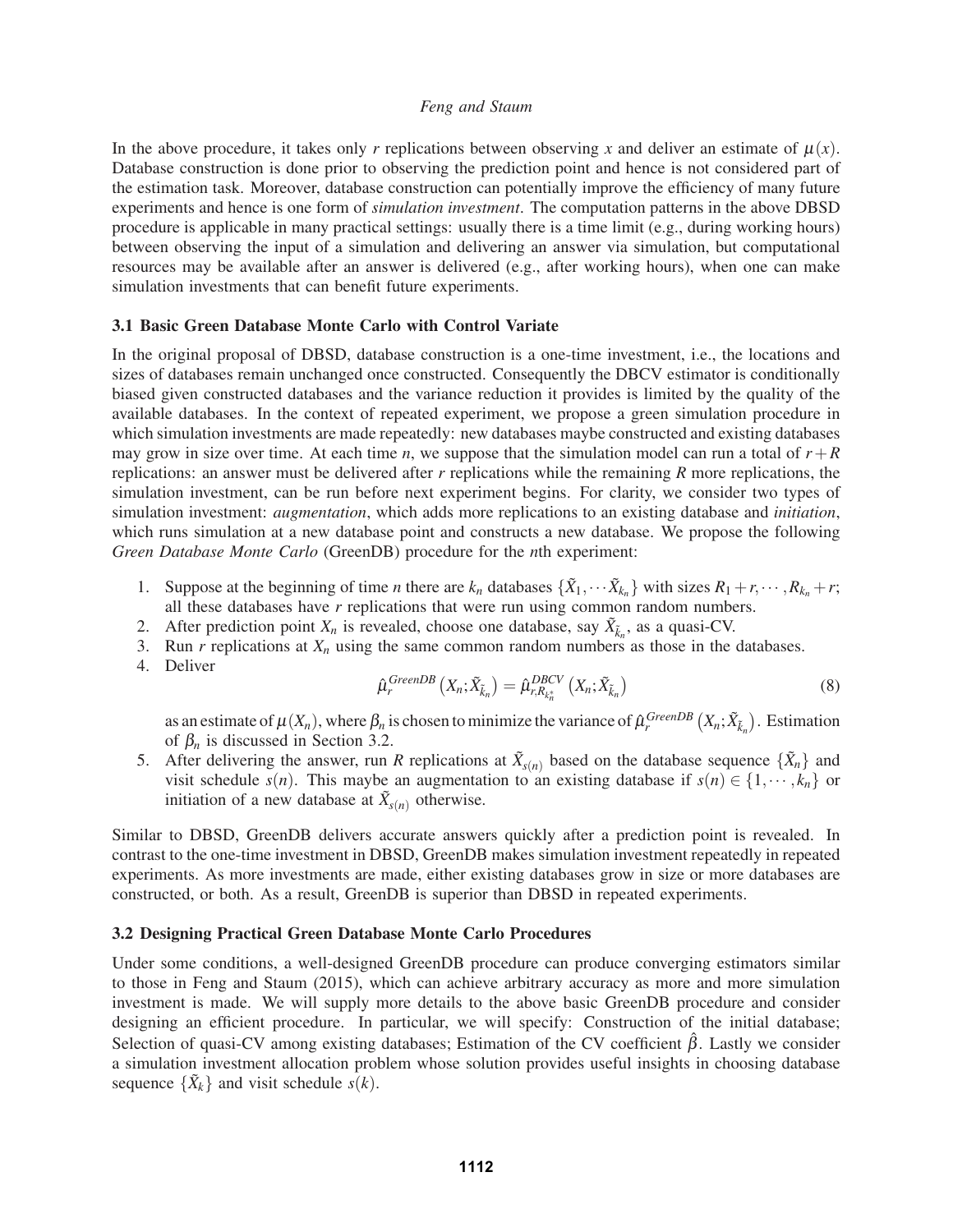For the first database, consider the first experiment with prediction point  $X_1$ , when there is no preexisting database. Since an answer is required within *r* replications of the simulation model, without any other variance technique (e.g. importance sampling) one should simply run  $r$  replications at  $X_1$  and estimate  $\mu(X_1)$  by  $\hat{\mu}_r^{SMC}(X_1)$ . Given a database sequence  $\{\tilde{X}_k\}$  and visit schedule  $s(k)$ , the remaining *R* replications of simulation investment should be run at  $\tilde{X}_{s(1)} = \tilde{X}_1$ . When a database is first initiated, its size is *R*. Note that *r* of these *R* replications should serve as common random numbers for estimations at future prediction points. The database initiated at time 1 may be a quasi-CV for future experiments. However, as discussed later, a new database may not always be candidate as quasi-CV immediately after initiation.

While selection of quasi-CV among existing databases and estimation of  $\hat{\beta}$  are not our focuses, we review some theoretical criteria and practical suggestions for these tasks. Theoretically, in classical CV one should select a database  $\tilde{X}_{\tilde{k}_n}$  such that  $|\rho(X_n, \tilde{X}_{\tilde{k}_n})|$  is maximized to achieve maximum variance reduction. However, in general the correlation function  $\rho(x, x')$  for a given simulation model may be prohibitively complicated, if possible at all, to optimize. In many practical applications, outputs of the same simulation model are highly correlated when run at similar inputs. Then, as a common practical alternative, one may choose the "nearest neighbor" database of the prediction point

$$
\tilde{X}_{\tilde{k}_n} = \underset{\tilde{X}_k \in \{\tilde{X}_1, \cdots, \tilde{X}_{k_n}\}}{\arg \min} \{ ||\tilde{X}_k - X_n||_2 \}.
$$
\n(9)

For example, the above rule is used in the numerical examples of Rosenbaum and Staum (2015).

Estimation of  $\hat{\beta}$  in DBCV has been studied by Pasupathy, Schmeiser, Taaffe, and Wang (2012) that accounts for the use of estimated mean and Avramidis and Wilson (1993) that eliminates the bias, among others. We did not consider applying those techniques to GreenDB in this article, it remains for future research. As suggested by Rosenbaum and Staum (2015), we estimate  $\hat{\beta}$  by linear regression of  $F^{(1)}(X_n), \cdots, F^{(r)}(X_n)$  on  $F^{(1)}(\tilde{X}_{\tilde{k}_n}), \cdots, F^{(r)}(\tilde{X}_{\tilde{k}_n}).$ 

The database sequence  $\{\tilde{X}_k\}$  and the visit schedule  $s(k)$  are the two key factors in designing an efficient GreenDB procedure. In particular, we are interested in developing GreenDB estimator such that  $\mathbb{V}\text{ar}[\hat{\mu}_r^{GreenDB}(X_n; \tilde{X}_{\tilde{k}_n})] \to 0$  as  $n \to \infty$ . We will consider some requirements for  $\{\tilde{X}_k\}$  and  $s(k)$  so that the above convergence is fast. Assume that  $\rho(x, x') \to 1$  as  $||x - x'||_2 \to 0$  for all  $x, x' \in \mathcal{X}$ . Based on (7) we have  $\mathbb{V}\text{ar}[\hat{\mu}_r^{\text{GreenDB}}(X_n; \tilde{X}_{\tilde{k}_n})] \to 0$  as  $n \to \infty$  if

- (c1)  $||X_n \tilde{X}_{\tilde{k}_n}||_2 \to 0$  as  $n \to \infty$ , and
- $(c2)$  $n_n \to \infty$  as  $n \to \infty$ .

Define the *n*th *dispersion* (Niederreiter 1992) of the database sequence  $\{\tilde{X}_k\}$  by

$$
d_n := \sup_{x \in \mathcal{X}} \min_{1 \le k \le n} ||x - \tilde{X}_k||.
$$

Then we have  $||X_n - \tilde{X}_{\tilde{k}_n}||_2 \le d_n$  for all  $n = 1, 2, \cdots$ . Therefore a sufficient condition for (c1) is  $d_n \to 0$  as  $n \to \infty$ , which implies that the database sequence is space-filling and more and more databases are initiated as time progresses. Based on studies Quasi-Monte Carlo (QMC), we propose using low-discrepancy sequence in X for  $\{\hat{X}_n : n = 1, 2, \dots\}$ . Since a fixed simulation investment of R replications is made to database construction in each experiment. The condition (c2) requires that *s*(*k*) revisits all databases infinitely many times as time progresses. We now solve a simulation investment allocation problem whose optimal solution leads to a visit schedule that satisfies the above requirements and fast convergence of the resulting GreenDB estimator. Let  $C_n = nR$  be the total simulation investment budget for database construction by the end of the *n*th experiment. For simplicity, we assume that the user can decide the number of databases  $k_n$  and all databases have the same size  $R_n$  such that  $k_n \cdot R_n = C_n$ . In future research, we may investigate more sophisticated resource allocation schemes such that databases have different sizes in different regions of the input space. The goal is to find an optimal allocation so as to maximize variance reduction in (7). Then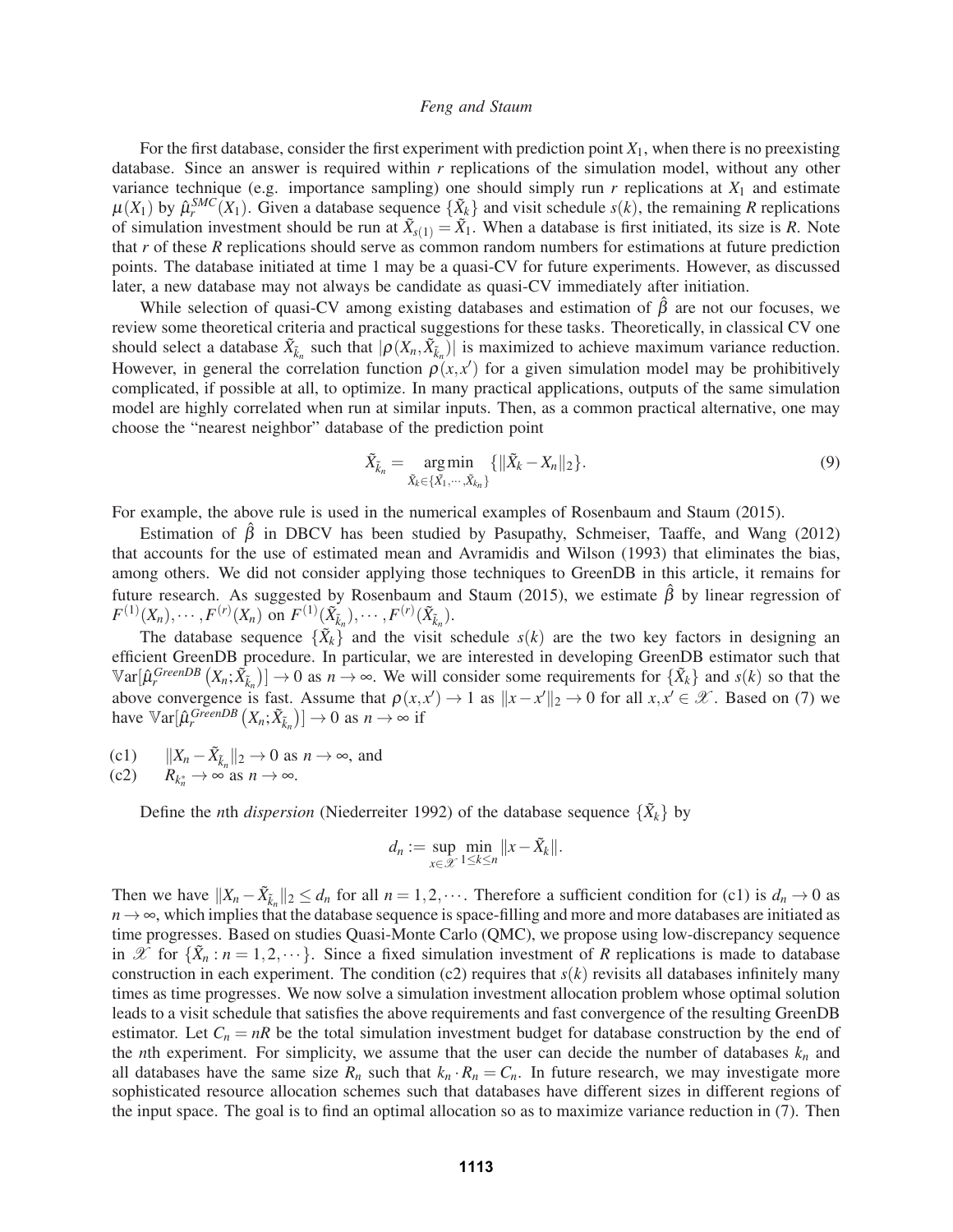a visit schedule *s*(*k*) can be formulated using a dynamic policy that approximately matches the optimal solution  $k_n^*$  and  $R_n^*$  at each time *n*.

Assume that  $1 - (\rho(x, x'))^2 \le c_1 ||x - x'||_2^{\alpha}$  for some  $c_1, \alpha \in \mathbb{R}_+$  for all  $x, x' \in \mathcal{X}$ . It follows from Niederreiter (1992) that the dispersion of some *s*-dimensional low-discrepancy sequence (Solbol and Halton sequences, for example) is bounded by  $d_n \le c_2 k_n^{-1/s}$  for some  $c_2 \in \mathbb{R}_+$ . Then we have  $1 - (\rho(X_n, \tilde{X}_{k_n^*}))^2 \le$  $c_1 ||x - x'||_2^{\alpha} \leq d_n \leq cN_n^{-\alpha/s}$  where  $c = c_1 \cdot c_2^{\alpha}$ . Consequently the simulation investment allocation problem is given by

$$
\min_{k_n, R_n \in \mathbb{R}_+} \quad \frac{1}{R_n} + \frac{c}{r} k_n^{-\alpha/s}
$$
\n
$$
\text{s.t.} \quad R_n k_n = C_n \tag{10}
$$

Substituting  $R_n = C_n/k_n = (nR)/k_n$  into the objective then we may minimize the scaler-valued function  $f(k_n) = \frac{k_n}{(nR)} + \frac{c}{r}k_n^{-\alpha/s}$ . Clearly *f* is a convex function therefore its minimizer is given by

$$
\frac{df(k_n)}{dk_n} = 0 \Rightarrow k_n^* = (nR)^{\frac{s}{\alpha+s}} \left(\frac{c \cdot \alpha}{r \cdot s}\right)^{\frac{s}{\alpha+s}}, \quad R_n^* = (nR)^{\frac{\alpha}{\alpha+s}} \left(\frac{r \cdot s}{c \cdot \alpha}\right)^{\frac{s}{\alpha+s}}.
$$
\n(11)

The optimal solution (11) shows that:

- 1. For any  $\alpha$ ,  $c_1$ ,  $c_2$ ,  $s > 0$  and for any  $r, R > 0$ ,  $k_n^* \to \infty$  and  $R_n^* \to \infty$  as  $n \to \infty$ . In other words, as more simulations are done and more simulation investments are made, both the number and the size of databases increase indefinitely. As shown in the previous discussions, these are sufficient conditions for  $\mathbb{V}\text{ar}[\hat{\mu}_r^{\text{GreenDB}}(X_n; \tilde{X}_{\tilde{k}_n})] \to 0$  as  $n \to \infty$ . In other words, the GreenDB estimator can be arbitrarily accurate as more and more simulation investment is made.
- 2. For large *n* and fixed *r*,*R*,*c*<sub>1</sub>, and *c*<sub>2</sub>, the *k*<sup>\*</sup><sub>*n*</sub></sub> decreases with  $\alpha$  and  $R^*$ <sup>*n*</sup> increases with  $\alpha$ . This suggest that for larger  $\alpha$  one should construct less databases that are sparser but with larger size. This is because for larger  $\alpha$  the prediction point and the chosen quasi-CV may be further apart but still achieve a particular correlation level, which is bound by the dispersion of the database sequence in the allocation problem. Note that  $\alpha$  measures the correlation of simulation outputs associated with two similar inputs: the larger the  $\alpha$  the higher the correlation.
- 3. The optimal objective, and hence the variance reduction, is of order  $\mathcal{O}(n^{-\alpha/(\alpha+s)})$ . This suggests that, if  $\sup\{\sigma_x^2 : x \in \mathcal{X}\}$  <  $\infty$ , then the variance of our green estimator converges at rate  $\mathcal{O}(n^{-\alpha/(\alpha+s)})$ .

Exact implementation of optimal solution (11) suggests that, in the  $(n+1)$ th repeated experiment, invest  $(R_{n+1}^* - R_{n^*})$  replications in the  $k_n^*$  existing databases and  $R_{n+1}^*$  replications in  $k_{n+1}^* - k_n^*$  new databases, which raises practical difficulties: The optimal solution may not be integral; More importantly investing in multiple databases in each experiment may not be desirable. Instead, we suggest the following dynamic policy for the visit schedule Let  $\{\tilde{X}_1, \dots, \tilde{X}_{k_n}\}$  be the existing databases time *n* and let  $R_1 + r, \dots, R_{k_n} + r$ be their sizes. The design schedule  $s(n)$  at time *n* satisfies:

- 1. If  $k_n < k_n^*$  where  $k_n^*$  is the optimal solution in (11), then  $s(n) = k_n + 1$  so a new database is initiated with size *R*.
- 2. Otherwise, if  $k_n \geq k_n^*$ , then  $s(n) = \min\{k : R_k = \min\{R_{k'} : k' = 1, \dots, k_n\}\}$  so one existing database with minimum size is augmented (break ties in order of initiations).

According to the above policy, simulation investment is made to one database in each experiment, which simplifies the implementation of the GreenDB procedure. By keep adding investment into the database with the minimum size, the above policy aims to balance the size in all existing database. One drawback of the above policy is that any newly initiated database has size *R* and only increments by at most *R* in each subsequent experiment. When *n* is large, new database may be significantly smaller than other existing databases, which results in much worse variance reduction. As a remedy, we suggest that a database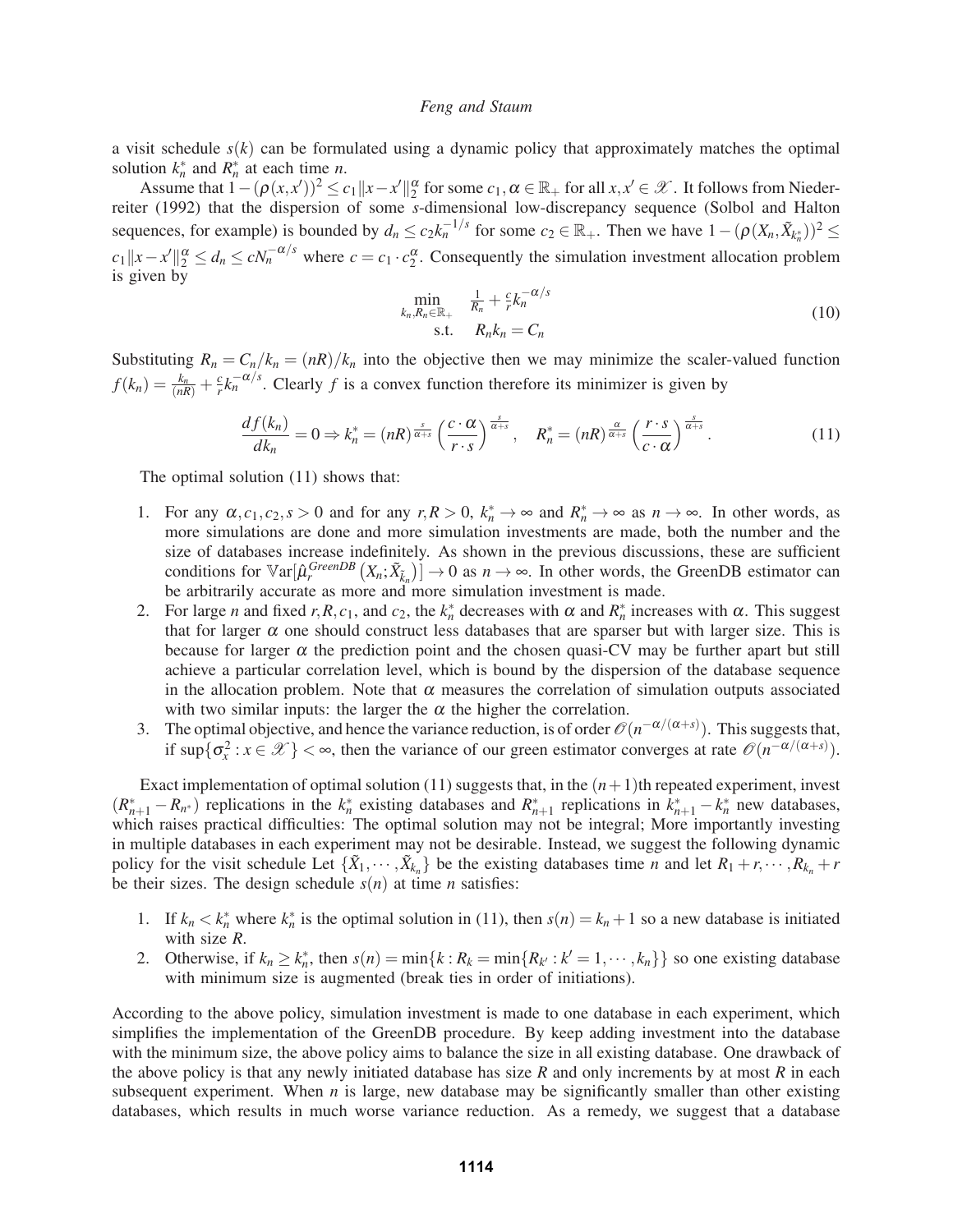can only be a candidate for quasi-CV if its size is no more than *R* less than that of the first database. This additional safeguard ensures improving quality of the quasi-CV and fast convergence of the resulting GreenDB estimator. We will examine the practical performance of the GreenDB procedure by numerical examples in Section 4.

## 4 Illustration

To illustrate the essences of our procedure, we consider a repeated experiment that estimates the probability of a random variable exceeds a given threshold, where the random variable in question changes in each experiment. The simulation model in this experiment is simple so that the mean and covariance function of the corresponding random field can be derived analytically, which enables us to closely examine the practical performance of the proposed GreenDB procedure.

Let  $\mathcal{X} = [x_{min}, x_{max}]$  ⊂ R be the input space and  $\omega \sim \text{Unif}(0,1)$  be the underlying source of randomness for a given simulation model *F*. For given input  $x \in \mathcal{X}$  and realization  $\omega$ , the simulation output is given by  $F(x, ω) = 1\{x \cdot ω > γ\}$  where 1 is the indicator function and  $γ \in \mathbb{R}$ .

Clearly this is a 1-dimensional problem and therefore  $s = 1$ . For any  $x, x' \in [x_{min}, x_{max}]$ , the mean function for the above simulation model is given by

$$
\mu(x) = Pr\left(U > \frac{\gamma}{x}\right) = 1 - \frac{\gamma}{x}, \quad \forall x \in [x_{min}, x_{max}]
$$

and the covariance function is given by

$$
\sigma(x, x') = E[F(x) \cdot F(x')] - E[F(x)] \cdot E[F(x')] \n= P\left(U > \frac{\gamma}{\min\{x, x'\}}\right) - P\left(U > \frac{\gamma}{x}\right) \cdot P\left(U > \frac{\gamma}{x'}\right) \n= \left(1 - \frac{\gamma}{\min\{x, x'\}}\right) - \left(1 - \frac{\gamma}{x}\right) \cdot \left(1 - \frac{\gamma}{x'}\right) \n= \left(\frac{\min\{x, x'\} - \gamma}{\min\{x, x'\}}\right) \cdot \left(\frac{\gamma}{\max\{x, x'\}}\right).
$$

Then one can show that for any  $x, x' \in [x_{min}, x_{max}]$ 

$$
(\rho(x,x'))^2 = \frac{\sigma(x,x')}{\sqrt{\sigma_x^2 \sigma_{x'}^2}} = \frac{\left(\frac{\min\{x,x'\}-\gamma}{\min\{x,x'\}\right)^2 \cdot \left(\frac{\gamma}{\max\{x,x'\}\right)^2}}\right)^2}{\left(\frac{\min\{x,x'\}-\gamma}{\min\{x,x'\}\right) \cdot \left(\frac{\gamma}{\min\{x,x'\}\right) \cdot \left(\frac{\max\{x,x'\}-\gamma}{\max\{x,x'\}-\gamma}\right) \cdot \left(\frac{\gamma}{\max\{x,x'\}-\gamma}\right)}}{ \frac{\min\{x,x'\}-\gamma}{\max\{x,x'\}-\gamma} = 1 - \frac{\max\{x,x'\}-\gamma}{\max\{x,x'\}-\gamma}
$$

so  $1 - (\rho(x, x'))^2 \le c_1 |x - x'|^{\alpha}$  for  $c_1 = (x_{min} - \gamma)^{-1}$  and  $\alpha = 1$ . The database sequence is chosen as  $\tilde{X}_n = x_{min} + (x_{max} - x_{min})h_n$  for all  $n = 1, 2, \cdots$  where  $h_1, h_2, \cdots$  is the Halton sequence. This means the *n*th dispersion of the database sequence is bounded by  $d_n \leq 2(x_{max} - x_{min})/n$ ; so  $c_2 = 2(x_{max} - x_{min})$ . Moreover, the optimal control variate coefficient is given by

$$
\beta^* = \frac{\sigma(x, x')}{\sigma_{x'}^2} = \begin{cases} \frac{x' \cdot (x - \gamma)}{x \cdot (x' - \gamma)} & \text{if } x' \ge x \\ \frac{x'}{x} & \text{if } x' < x \end{cases}
$$

Note that for general simulation models the mean and covariance functions are too complicated to be derived analytically, so the parameters  $c_1$ ,  $c_2$ ,  $\alpha$ , and  $\beta$  need to be estimated. This remains for future research.

Given prediction point  $X_n$  at time *n*, the goal of the *n*th simulation experiment is to estimate

$$
\mu(X_n) = E[F(X_n)] = Pr(X_n \cdot \omega > \gamma), \text{ where } \omega \sim \text{Unif}(0,1). \tag{12}
$$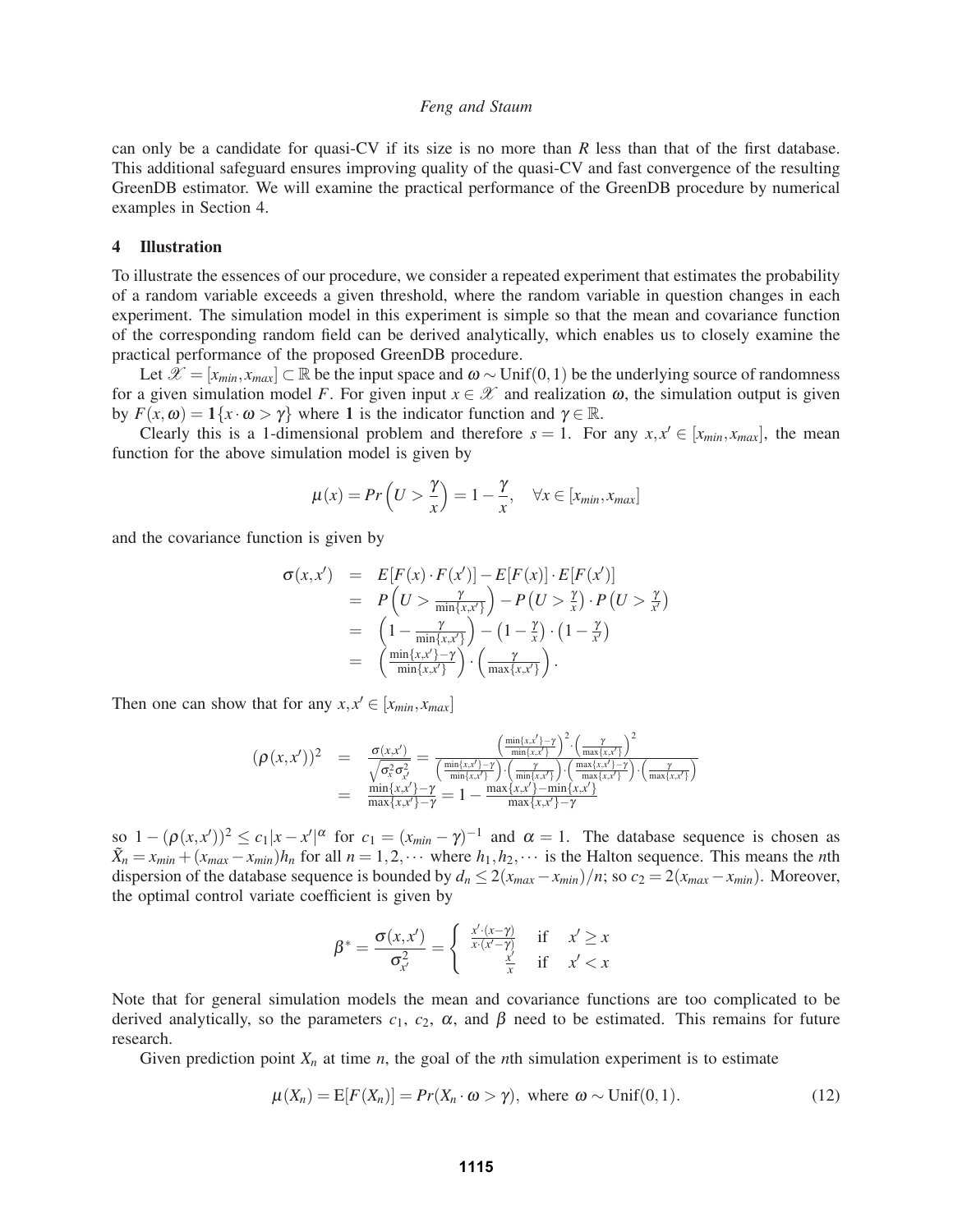For simplicity, the prediction points are *Xn* ∼ Unif(*xmin*, *xmax*), which forms a trivial stationary stochastic process with stationary distribution  $X_n \sim \text{Unif}(x_{min}, x_{max})$ . We suppose that  $r = 200$  and  $R = 1000$  to emulate practical situations (4 hours to perform estimation task and 20 hours for simulation investment). General features of the GreenDB procedure, as discussed below, remains the same for wide range of parameters  $0 < \gamma \leq x_{min} < x_{max} < \infty$ . For illustration purpose we choose  $x_{min} = 10$ ,  $x_{max} = 12$ , and  $\gamma = 8$  and so  $k_n^* = \sqrt{10n}$ .

To investigate the effectiveness of the GreenDB procedure, we performed a sequence of 1,000 experiments, each with  $r = 200$  replications for estimation and  $R = 1000$  for simulation investment. Using the same sample path  $\{X_n : n = 1, 2, \dots, 1000\}$ , we evaluated two estimators for  $\mu(X_n) : \mu_r^{SMC}(X_n)$  and  $\mu_r^{GreenDB}(X_n; \tilde{X}_{\tilde{k}_n})$ . To accurately estimate the unconditional variance, we performed such a sequence of experiments 10,000 times. These 10,000 macro-replications of the sequence of experiments have independent sample paths and simulation output. The estimated variance of an estimator  $\hat{\mu}(X_n)$  of  $\mu(X_n)$  was  $\sum_{i=1}^{10,000} (\hat{\mu}^{(i)}(X_n^{(i)}) - \mu(X_n^{(i)}))/10,000$ , where  $\hat{\mu}(X_n^{(i)})$  is the value of the estimator in the *n*th experiment on the *i*th macro-replication. Due to using 10,000 macro-replications, the standard errors of these estimated variances are less than 0.01% of the corresponding estimated variances (error bars are too narrow to show clearly in the figure).



Figure 1: Log-log plot of estimated variances for Standard Monte Carlo and Green Simulation estimators for random prediction points  $X_n$ .

Figure 1 is a log-log plot of the variances of two estimators for each experiment  $n = 1, 2 \cdots, 1,000$ . The horizontal solid blue line is the variance of SMC estimator with *r* replications, and the dotted green line is the variance of our GreenDB estimator. The SMC variance forms a horizontal line because all experiments are identical the simulation model is the same and all prediction points have the same distribution. We first compare the dotted green line against the horizontal line to examine the effectiveness of our green simulation procedure. For the first experiment  $(n = 1)$ , there is no database constructed from a previous experiment, so the GreenDB coincides with the SMC estimator. For all later experiments  $(n \geq 2)$ , when databases are available, the GreenDB variance is less than that for the SMC variance. It is clear that the variance of the GreenDB estimator decreases over time while the SMC estimators' variance remain the same. In the 1,000th experiment, the GreenDB estimator's variance is about 50 times smaller than the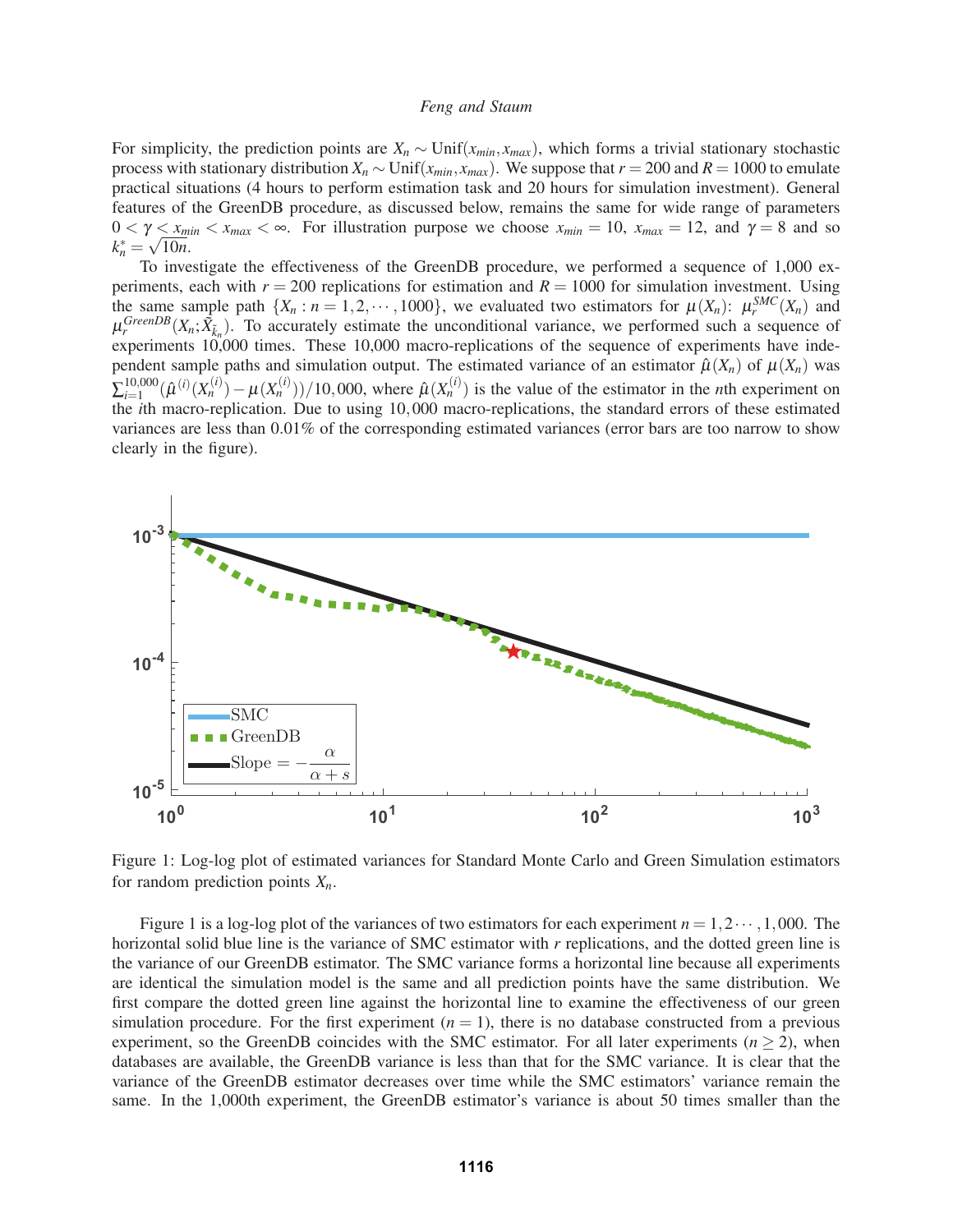SMC estimator's variance, or equivalently a variance reduction of 50. This high accuracy for the GreenDB is achieved with the same estimation time as that for the SMC estimator, which showcases the advantage of our green simulation procedure.

A black solid line with slope  $-\frac{\alpha}{\alpha+s}$  and the same intercept as the solid blue line is plotted in Figure 1 for reference. This slope is expressed in log-log scale, which indicates a convergence rate of  $\mathcal{O}(n^{-\alpha/(\alpha+s)})$ for the variance of an estimator that has such slope in the figure. This is the convergence rate of the optimal objective for the simulation investment allocation problem (10). By comparing the right part of the green line (say  $n \ge 100$ ) with the black line, it seems the GreenDB variance converges at rate  $\mathcal{O}(n^{-\alpha/(\alpha+s)})$ . We elaborate this point in the next paragraph.

A red star in Figure 1 splits the dotted green line into two segments that are visually different: the left segment forms a curve and the left segment forms a line. On one hand, the left segment is the warm up period in our procedure where the number and size of the databases constructed by our procedure are significantly different from the optimal solution (11). In addition, in this warm up period there are few databases so the prediction point and its closest database could be significantly different, rendering (7) an unreliable approximation. In this case the actual variance reduction is hard to predict by the optimal objective of (10). On the other hand, after warming up the right segment forms a straight line whose slope is close to the predicted value of  $-\alpha/(\alpha + s)$ , when comparing to the solid black line.

## ACKNOWLEDGMENTS

The authors would like to thank Imry Rosenbaum for his valuable comments and suggestions.

## **REFERENCES**

- Avramidis, A. N., and J. R. Wilson. 1993. "A Splitting Scheme for Control Variates". *Operations Research Letters* 14 (4): 187–198.
- Borogovac, T., and P. Vakili. 2008. "Control Variate Technique: A Constructive Approach". In *Proceedings of the 2008 Winter Simulation Conference*, 320–327. Piscataway, New Jersey: Institute of Electrical and Electronics Engineers, Inc.
- Boyle, P., M. Broadie, and P. Glasserman. 1997. "Monte Carlo methods for security pricing". *Journal of economic dynamics and control* 21 (8): 1267–1321.
- Duffie, D., and P. Glynn. 1995. "Efficient Monte Carlo simulation of security prices". *The Annals of Applied Probability*:897–905.
- Emsermann, M., and B. Simon. 2002. "Improving Simulation Efficiency with Quasi Control Variates". *Stochastic Models* 18 (3): 425–488.
- Feng, M., and J. Staum. 2015. "Green Simulation Designs for Repeated Experiments". In *Proceedings of the 2015 Winter Simulation Conference*, edited by L. Yilmaz, W. K. V. Chan, I.-C. Moon, and T. M. K. Roeder, 403–413. Piscataway, New Jersey: Institute of Electrical and Electronics Engineers, Inc.
- Feng, M., and J. Staum. 2016. "Green Simulation: Reusing the Output of Repeated Experiments". Working paper. Last accessed on March 20th, 2016.
- Niederreiter, H. 1992. *Random Number Generation and Quasi-Monte Carlo Methods*, Volume 63. Society for Industrial and Applied Mathematics.
- Pasupathy, R., B. W. Schmeiser, M. R. Taaffe, and J. Wang. 2012. "Control-Variate Estimation using Estimated Control Means". *IIE Transactions* 44 (5): 381–385.
- Rosenbaum, I., and J. Staum. 2015. "Database Monte Carlo for Simulation on Demand". In *Proceedings of the 2015 Winter Simulation Conference*, edited by L. Yilmaz, W. K. V. Chan, I.-C. Moon, and T. M. K. Roeder, 679–688. Piscataway, NJ, USA: Institute of Electrical and Electronics Engineers, Inc.
- Staum, J. 2009. "Better Simulation Metamodeling: The Why, What, and How of Stochastic Kriging". In *Proceedings of the 2009 Winter Simulation Conference*, 119–133. Piscataway, New Jersey: Institute of Electrical and Electronics Engineers, Inc.